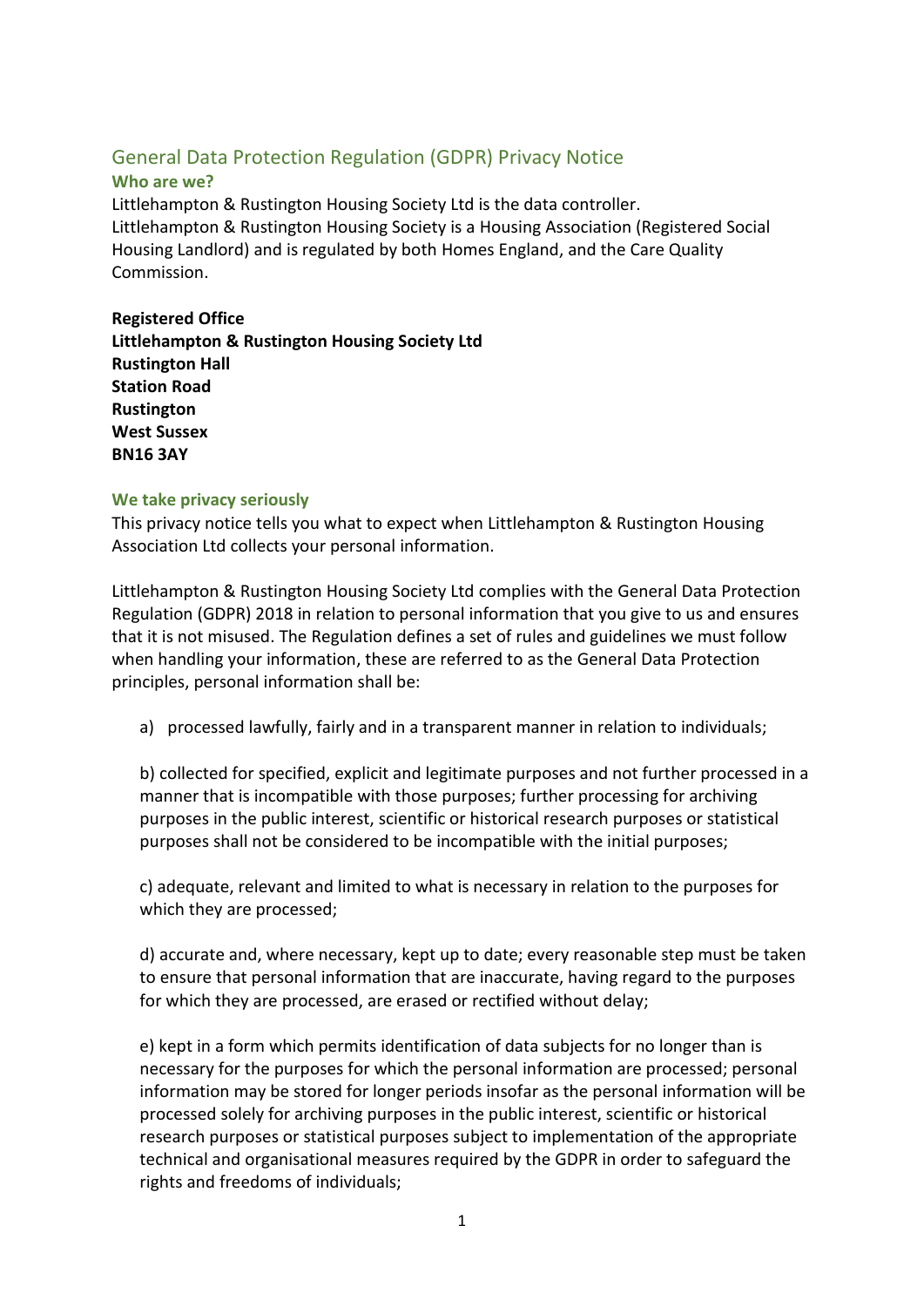f) processed in a manner that ensures appropriate security of the personal information, including protection against unauthorised or unlawful processing and against accidental loss, destruction or damage, using appropriate technical or organisational measures.

#### **How we use your personal information**

The personal information you provide us with will be retained only for as long as necessary to fulfil the purposes for which it was collected or as required by law. We do not share personal information with third parties except as necessary to carry out our business or as required by law or other legal processes, and we never sell your personal information or pass it to marketing companies.

#### **Aims of this notice**

Littlehampton & Rustington Housing Society Ltd is required by law to tell you about your rights and our obligations regarding our collecting and processing any of your personal information, which you might provide to us. We have a range of policies and procedures to ensure that any personal information you supply is only with your active consent and will always be held securely and treated confidentially in line with the applicable regulations.

## **What Personal information we collect about a) Service Users b) Employees and c) Third parties**

- a. *Service users*. As a registered social landlord and care provider, we must collect some personal information on our service users, including financial information, which is essential to our being able to provide effective accommodation, care and support services. The information is contained in individual files (manual and electronic) and other record systems, all of which are subject to strict security and authorised access policies. Personal information that becomes inactive, e.g. from enquiries or prospective users who do not enter the service is also kept securely for as long as it is needed, before being safely disposed of.
- b. *Employees and volunteers*. The service operates a safe recruitment policy to comply with the regulations in which all personal information obtained, including CVs and references, is, like service users' information, securely kept, retained and disposed of in line with data protection requirements. All employees are aware of their right to access any information about them.

*Third parties*. All personal information obtained about others associated with the delivery of the accommodation, care service, including contractors, visitors, etc will be protected in the same ways as information on service users and employees.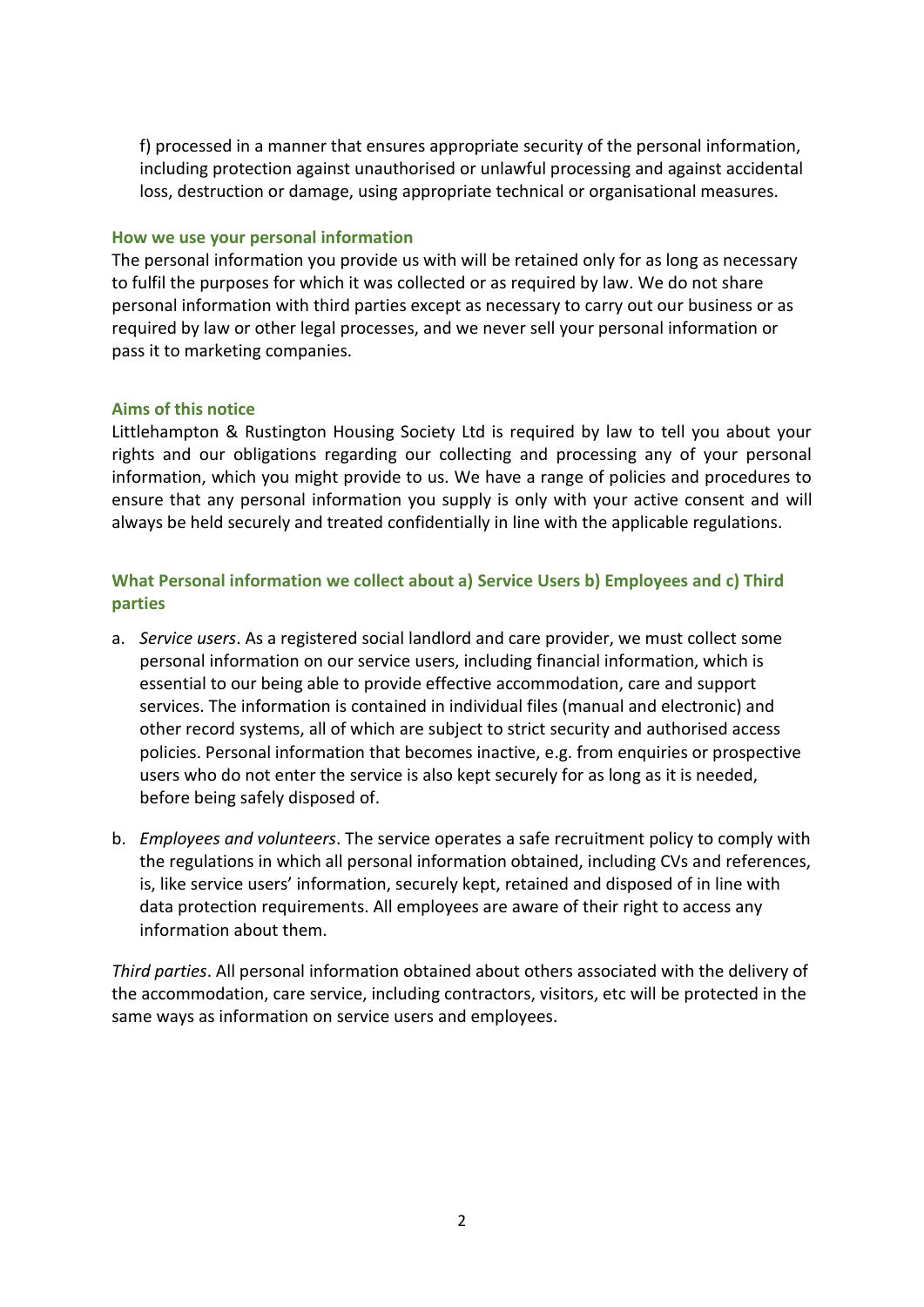#### **How we collect information**

To register and receive or use many of the services, including those on our website, you need to give us some personal information. We will hold this information for as long as it is needed for the service you have requested and remove it when that purpose has been met.

In the case of an online information service, such as email alerts, we will remove your details if you inform us that you no longer wish to continue to receive the service.

We will only use your personal data when the law allows us to. Most commonly, we will use your personal data in the following circumstances.

- Public task: to perform a task in the public interest or for an official function.
- Legal obligation: to comply with the law (not including contractual obligations).
- Contract: for a contract with you, or because you have asked us to take specific steps before entering into a contract.
- Vital interests: to protect someone's life.
- Legitimate interests: to protect the interests of the Society or someone else unless there is a good reason to protect your data which overrides those other interests.
- Consent: you have specifically agreed to our use of your data and we have no other legal basis for processing it.

Most of service users', employees' and thirds parties' personal information is collected directly from them or through form filling, mainly manually, but also electronically for some purposes.

With service users, we may continue to build on the information provided in enquiry application and referral forms, and, for example, from needs assessments, which feed into tenancy, care and support plans.

With employees, personal information is obtained directly and with consent through such means as references, testimonials and criminal records (DBS) checks. When recruiting staff, we seek applicants explicit consent to obtain all the information needed for us to decide to employ them.

All personal information obtained to meet our regulatory requirements will always be treated in line with our explicit consent, data protection and confidentiality policies.

Our website and databases are regularly checked by experts to ensure they meet all privacy standards and comply with our general data protection security and protection policies.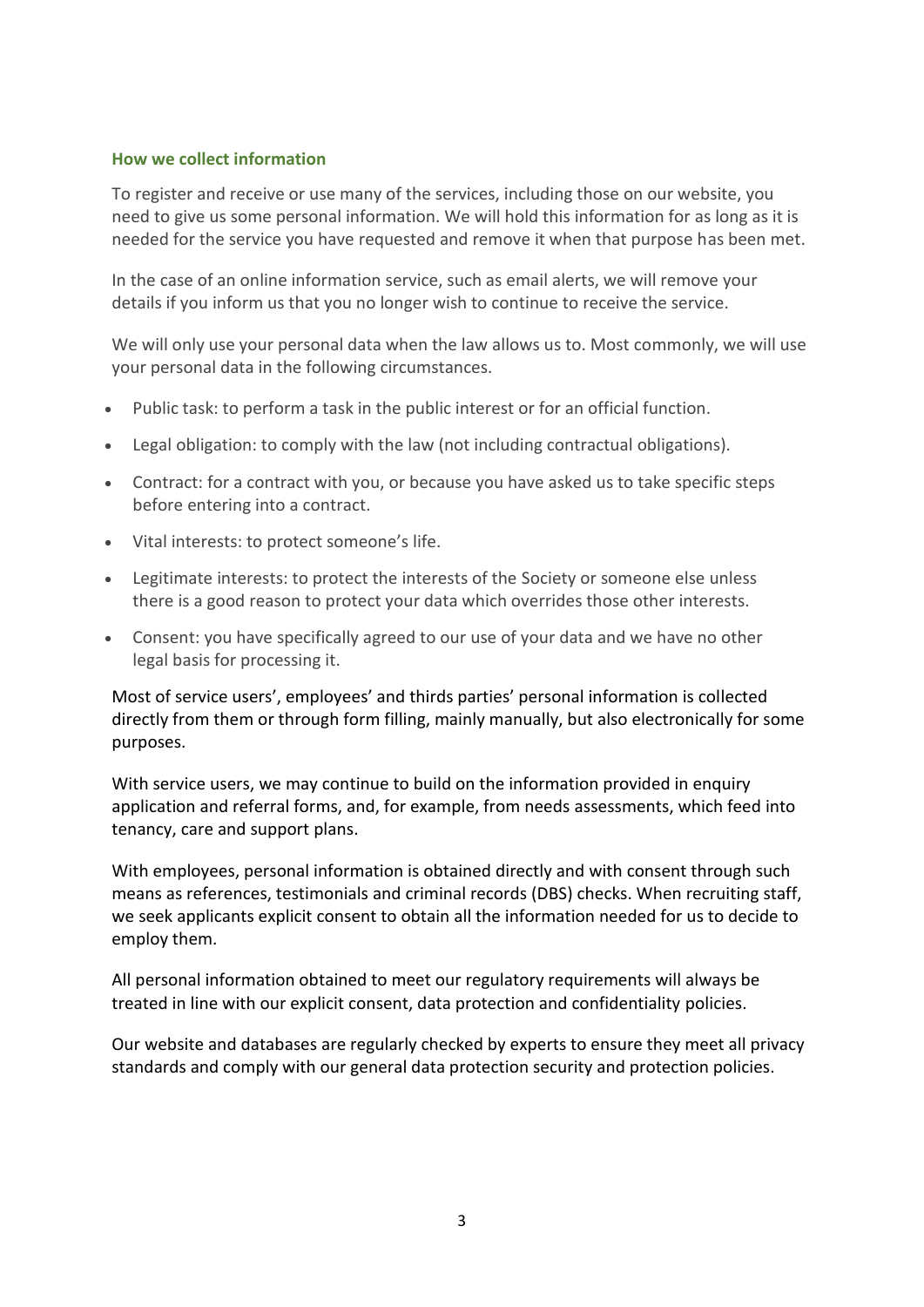#### **What we do with personal information**

All personal information obtained on service users, employees and third parties are only used to ensure that we provide a service, which is consistent with our purpose of providing person-centred care and tenancy management services, which meets all regulatory standards and requirements. It will not be disclosed or shared for any other purpose.

#### **With whom we might share information**

We only share the personal information of service users, employees and others, with their consent, on a "need to know" basis, observing strict protocols in doing so. Most information sharing of service users' information is with other professionals and agencies involved with sustainment of occupancy, support, care and treatment. Likewise, we would not disclose information about our employees without their clear agreement, e.g. when providing a reference.

We do not disclose or share sensitive or confidential information without your explicit consent, except in a small number of situations where:

- disclosure is required by law
- we have good reason to believe that failing to do so would put you or someone else at risk of harm.

You may decide you do not wish your personal information to be collected or shared; or may wish to set conditions on our use of it. In such cases we may not be able to provide the service you require; or may only be able to provide it in a limited way. There are occasions where we have a legal obligation to collect or use personal information without consent.

We may use personal information to identify individuals who need additional support during emergencies or major incidents, for example, in an emergency evacuation.

To enable the Society to provide effective joined-up social care with health partners, we may share personal identifiable information with NHS Digital. This is to obtain NHS information from the Personal Demographic Service, the national electronic database of NHS patient details.

Statutory services, such as education, social care, protection of vulnerable children and adults and public health may involve collecting, using and sharing special category data (sensitive personal data) as defined by the GDPR.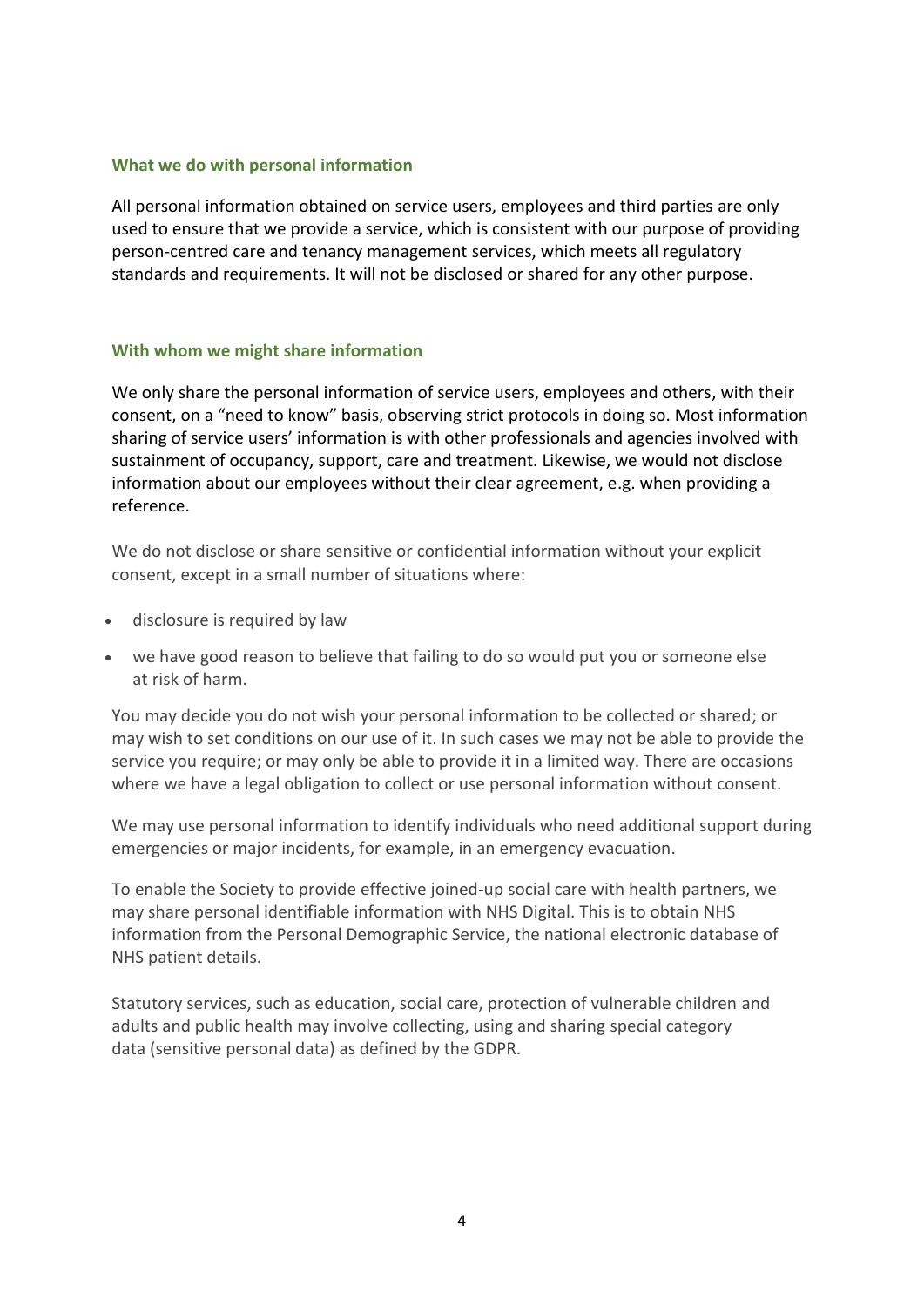## **Other third parties**

We do not pass personal data to third parties for marketing, sales or any other commercial purposes without your prior explicit consent. We may process your personal information using web services hosted outside the European Economic Area (EEA), but only where a data processing agreement is in place that complies with obligations equivalent to those of the Data Protection Act.

## **How personal information held by the Society can be accessed**

There are procedures in place to enable employees or third parties whose personal information we possess and might process in some way, to have access to that information on request. The right to access includes both the information and any uses which we may have made of the information.

## **Your rights**

- To request access to your personal data.
- To request correction of our records.
- To request removal of data or limit our use of it (applicable after 25 May 2018) This right is not absolute, and we may not be able to comply with your request. You have a right to have personal data erased and to prevent types of data processing in the following specific circumstances.
	- Where the personal data is no longer necessary in relation to the purpose for which it was originally collected/processed.
	- When you withdraw consent, we have relied upon.
	- When you object to the processing and there is no overriding legitimate interest for continuing the processing.
	- The personal data was unlawfully processed.
	- The personal data must be erased to comply with a legal obligation.
	- The personal data is processed in relation to the offer of information